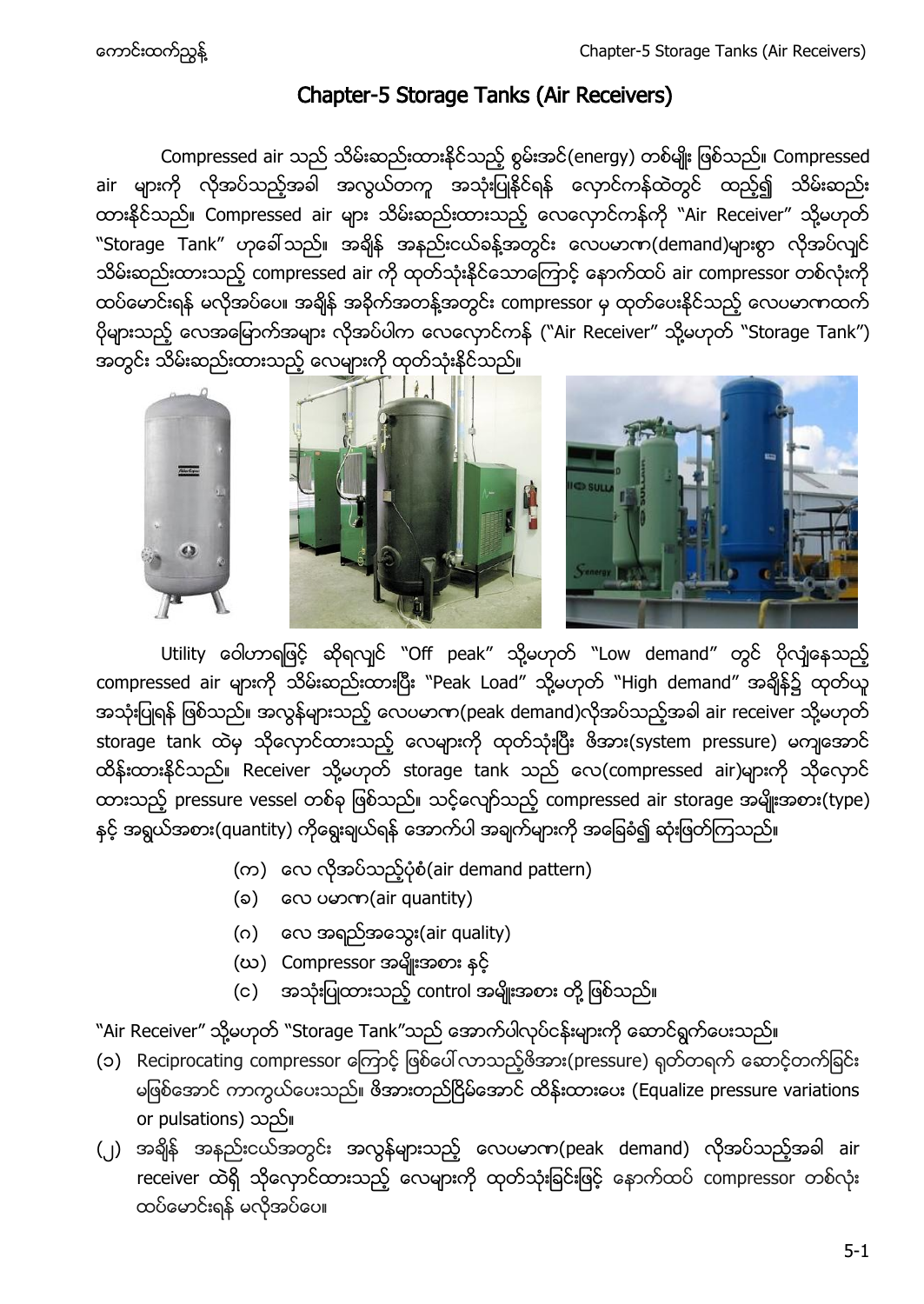- (၃) Air receiver tank တပ်ဆင်ထားခြင်းကြောင့် Load/Unload သို့မဟုတ် Start/Stop လုပ်ရမည့် အကြိမ် အရေအတွက်ကို လျော့ချနိုင်သည်။ Screw compressor ကို တစ်နာရီအတွင်း၌ လေးကြိမ် မှ ခြောက်ကြိမ် ထက်ပို၍ ရပ်ခြင်း၊ မောင်းခြင်း မဖြစ်အောင် ကန့်သတ်ထားသည်။
- (၄) ပိုကောင်းမွန်သည့် compressor control ကို ဖြစ်စေနိုင်သည်။ ပိုတည်ငြိမ်သည့် ဖိအား(system pressure)ကို ရရှိစေနိုင်သည်။
- (၅) ရေခိုးရေငွေ(moisture) နင့် ချောဆီငွေ(oil vapor)များကို လေလှောင်ကန်(air receive)အတွင်း၌ ခွဲခြား ပေးသည်။ Aftercooler မှ ပါလာသည့် ရေခိုးရေငွေ့များ(moisture carried over)ကို air receiver အတွင်း၌ အနယ်ထိုင် ကျန်ရစ်စေသည်။ Condensate အကြွင်းအကျန်များကို စုဆောင်းထားပေး (collects residual condensate)

လေသည် ဗိသိပ်ခြင်း(compression) ခံရပြီးနောက် အပူချိန် မြင့်တက်လာသည်။ Compressor မှ အပူ (heat)များ ဖြစ်ပေါ် လာသည်။ Decompression ဖြစ်ရန် အပူလိုအပ်သည်။ မည်သည့် အပူကိုမျ ထပ်မထည့်လျင် လေကို decompression လုပ်လိုက်သည့်အခါ အပူရိုန်နှိမ့် သွားသည်။ Compression ကြောင့် ဖြစ်ပေါ် လာသည့် အပူ(heat)ကို သိမ်းဆည်းပြီး decompression အချိန်တွင် ပြန်အသုံးပြုနိုင်လျင် storage efficiency ပို၍ ကောင်းလာနိုင်သည်။

ဗိအား(system pressure)ကို တည်ငြိမ်အောင်ထိန်းထားနိုင်ခြင်းဖြင့် စွမ်းအင်သုံးစွဲမှုကို လျော့နည်း စေနိုင်သည်။

ဗိအားတည်ငြိမ်ခြင်းကြောင့် ကုန်ထုတ်လုပ်မှုလုပ်ငန်း(production)အတွက် စိတ်ချရသည်။ ထုတ်ကုန် များ၏ အရည်အသွေး(product quality)ကိုလည်း တိုးတက် မြင့်မားစေသည်။ ကုန်ထုတ်လုပ်ငန်း(production) ချောမွေ့စေရန် နှင့် စွမ်းအင်သုံးစွဲမှု နည်းစေရန်အတွက် လိုအပ်သောအနိမ့်ဆုံး လက်ခံနိုင်သည့်ဖိအား(minimum acceptable pressure) နင့် compressed air demand pattern တို့ကို အခြေခံ၍ လေလှောင်ကန်(storage tank) အရွယ်အစားကို ဒီဇိုင်း လုပ်သင့်သည်။

High volume intermittent air demand ကြောင့် ဖိအားမတည်ငြိမ်ခြင်း(system pressure fluctuation) ဖြစ်ရသည်။ တစ်နည်းအားဖြင့် ခဏအတွင်း လေပမာဏ(air volume)များစွာလိုအပ်လျင် ဖိအား(system — — — — — — —<br>pressure) ရုတ်တရက် ကျဆင်းသွားလိမ့်မည်။ ထိုကဲ့သို့ ဖြစ်ခြင်းကို ဖိအား မလုံလောက်မှု(insufficient pressure)အဖြစ် လွဲမှားစွာ မယူဆသင့်ပါ။ ထိုအခြေအနေမျိုးတွင် compressor များ၏ Cut in/Cut out setting မမှန်ကန်ပါက နောက်ထပ် compressor တစ်လုံးကို ထပ်မောင်းရန် စတင်လိမ့်မည်။ သို့သော် စတင် မောင်းခါစ compressorသည် အရှိန်ရရန်အတွက် အချိန်အနည်းငယ် လိုသည်။ အချိန် မမီပါက အသုံးပြုသည့် နေရာများ၌ ဆုံးရှုံး ပျက်စီးခြင်းများ ဖြစ်ပေါ်နိုင်သည်။

ဤကဲ့သို့ဖြစ်ခြင်းသည် အချိန်အနည်းငယ်သာ ကြာပါက"Primary Storage"နှင့် "Secondary Storage" တို့၏ အရွယ်အစားကို သေချာစွာ ရွေးချယ် တပ်ဆင်ခြင်းဖြင့် ဖြေရှင်းနိုင်သည်။ ကြီးမားသည့် intermittent air demand ဖြစ်ပေါ်သည့် အချိန်နှစ်ခုအကြား ကာလကို လိုက်၍ compressor ၏ လေထွက်နှန်း(capacity) ထပ်တိုးရန် သင့်မသင့်ကို ဆုံးဖြတ်နိုင်သည်။ အချိန်လုံလောက်ပါက သိုလှောင်နိုင်သည့် လေပမာက(storage capacity)ကိုသာ များအောင် ပြုလုပ်ခြင်းဖြင့် compressor ၏ လေထွက်နှန်း(capacity)ထပ်တိုးရန် မလိုအပ်ပေ။

Storage receiver ထဲသို့ဝင်ရောက်လာမည့် compressed air ၏ ဖိအား(pressure)သည် system pressure ထက် ပိုမြင့်ရမည်။ သို့မှသာ compressorမှ လေများသည့် လေလှောင်ကန်(storage tank) ထဲသို့ စီးဝင် သွားနိုင်လိမ့်မည်။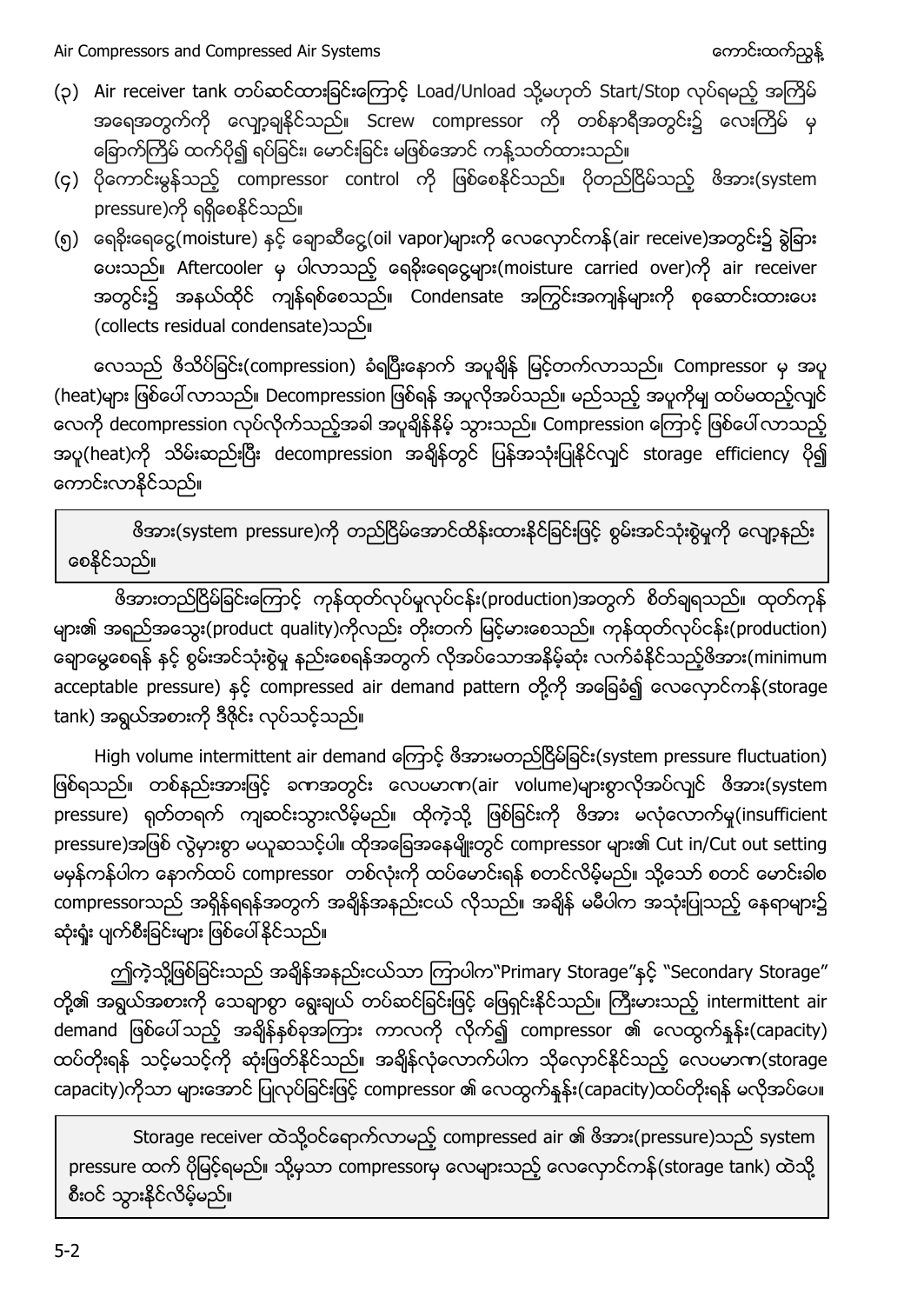လေလှောင်ကန်(storage tank)၏ ဖိအား(pressure)သည် အသုံးပြုသူများ(end users)များ လိုအပ်သည့် ဖိအားထက် ပိုမြင့်ရန် လိုသည်။ သို့မှသာ လေလှောင်ကန်(storage tank)အတွင်းမှ လေများ သည် အသုံးပြုသူများ (end users)ဆီသို့ စီးဆင်း သွားနိုင်လိမ့်မည်။

Storage tank ဖိအား(pressure) နှင့် system pressure နှစ်ခုအကြားရှိ ဖိအားခြားနားချက် (differential pressure)ကို ထိန်းထားရန်အတွက် Pressure/Flow Controller သို့မဟုတ် metering device ကို အသုံးပြုနိုင်သည်။

ပမာဏတူညီသည့် လေသုံးစွဲမှု(load)အတွက် အရွယ်အစားသေးငယ်သော air compressor များကို အရိန်ကြာကြာ မောင်းခြင်းသည် အရွယ်အစားကြီးမားသည့် compressor ကို အရိန်အနည်းငယ် ရပ်လိုက်၊ မောင်းလိုက်လုပ်ခြင်းထက် ပို၍ efficient ဖြစ်သည်။

# ၅.၁ Primary Storage နှင့် Secondary Storage Air Receivers

Air receiver ကို primary storage (primary receiver) နှင့် secondary storage (secondary receiver)ဟူ၍ နစ်မျိုး စွဲခြားနိုင်သည်။

အလွန်ကြီးမားသည့် intermittent air demand ရှိသည့် compressed air system များတွင် ဗိအား မတည်ငြိမ်ခြင်း (system pressure fluctuation) ဖြစ်ပေါ် လေ့ရှိသည်။ Intermittent air demand များလေ ဖိအားမတည်ငြိမ်မှု (system pressure fluctuation)များလေ ဖြစ်သည်။ တစ်ချို့သော အရေးကြီးသည့် နေရာများတွင် ဖိအားမလုံလောက်မှု (inadequate pressure) ဖြစ်ပေါ် နိုင်သည်။ ဖိအား မတည်ငြိမ်မှု (system pressure fluctuation)များလေ စွမ်းအင် သုံးစွဲမှုများလေ ဖြစ်သည်။

#### ၅.၂ Primary Storage Receivers

Primary storage receiver များသည် system တစ်ခုလုံး၏ storage အဖြစ် ဆောင်ရွက်ပေးသည်။ Air receiver tank ကို primary storage အဖြစ် သုံးသည့်အခါတွင် compressor များနှင့် အနီးဆုံး နေရာတွင် ထားရှိရမည်။ သို့မှသာ demand side မှ လိုအပ်ချက်များကို အချိန် အနည်းငယ်အတွင်း ချက်ချင်း တုန့်ပြန်နိုင် လိမ့်သည်။ Primary storage receiver ကို air treatment equipment များ၏ အထက်ဘက်(upsteam) သို့မဟုတ် အောက်ဘက်(downsteam) နစ်ဘက်စလုံး၌ တပ်ဆင်နိုင်သည်။ Compressed air system အတွက် primary receiver သည် အရေးပါသည့် လုပ်ငန်းများကို ဆောင်ရွက်ပေးသည်။

- (၁) Reciprocating compressor ကြောင့် ဖြစ်ပေါ် လာသော ဖိအားဆောင့်တက်ခြင်း(pressure pulsation) ကို လျော့နည်းစေသည်။ Damping ဖြစ်စေသည်။ တစ်နည်းအားဖြင့် primary storage receiver သည် absorber ကဲ့သို့ ဆောင်ရွက်ပေးသောကြောင့် ဖိအား(pressure) ဆောင့်တက်ခြင်းဒဏ်ကို လျော့နည်း စေနိုင်သည်။
- (၂) Aftercooler နှင့် moisture separator တို့ဘက်မှ သယ်ဆောင်လာသည့် ရေငွေများ(water vapor)ကို condensate ဖြစ်စေပြီး စုဆောင်းထားပေးသည်။ Compressed airထဲ၌ ပါရှိလာသောရေ (condensate water)နှင့် ချောဆီ(lubricant)များကို စုဆောင်း သိမ်းဆည်းပေးသည့်နည်းဖြင့် ဖယ်ရှားပေးသည်။
- (၃) ရုတ်တရက် demand များလာလျင် သိမ်းဆည်းထားသော compressed air ကိုထုတ်ပေးပြီး compressor နောက်တစ်လုံး မောင်းရန် မလိုအောင် ပြုလုပ်ပေးသည်။ Compressor များ မကြာခက load လုပ်ခြင်း/ unload လုပ်ခြင်း မဖြစ်အောင် ကာကွယ် တားဆီးပေးနိုင်သည်။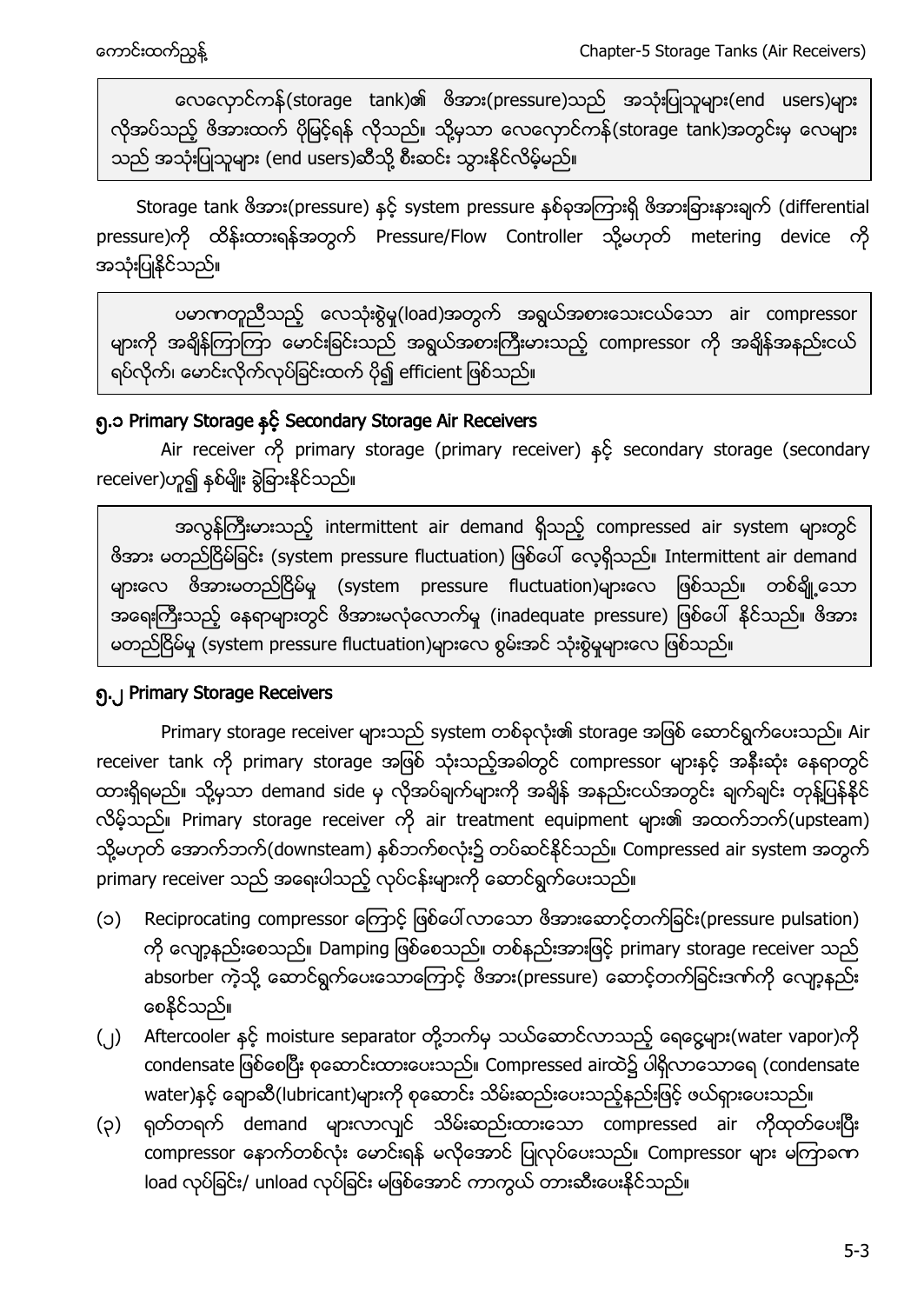- (၄) Load/Unload သို့မဟုတ် Start/Stop အကြိမ်အရေအတွက်(frequency)ကို လျော့ချပေးသည်။ Screw compressor များကို ပိုကောင်းသည့် efficiency ဖြင့် ကောင်းစွာ လည်ပတ်နေအောင် ကူညီပေးသည်။ မော်တာ စတင်မောင်းရမည့် အကြိမ်အရေအတွက်ကိုလည်း လျော့ချပေးသည်။
- (၅) ဗိအား(system pressure)ကို တဖြည်းဖြည်းသာ ပြောင်းလဲအောင် ပြုလုပ်ပေးသောကြောင့်compressor များ လည်ပတ်မှု ချောမွှေအောင် control လုပ်ပေး နိုင်သည်။ ဇိအား ပိုတည်ငြိမ်ခြင်း (stable)ကိုလည်း ဖြစ်စေနိုင်သည်။ Rule of thumb နည်းအရ Load/Unload နည်းဖြင့် မောင်းသည့် (trim compressor အဖြစ်သုံးသည့်) screw compressor အတွက် လေလှောင်ကန်(receiver) အရွယ်အစားသည် လေစီးနှန်း(air flow) 1 SCFM အတွက် လေထုထည်(volume) 5 US gallon မှ 10 US gallon နန်း (20 liter မှ 40 liter) ဖြင့် ညီမျသည့် သိုလှောင်နိုင်စွမ်း(storage capacity) ရှိရန် လိုသည်။
- (၆) အကယ်၍ primary storage receiver ကို အေးသည့် နေရာတွင် တပ်ဆင်ထားလျင် သော်လည်း ကောင်း၊ dryer ၏ အထက်ဘက်တွင် တပ်ဆင်ထားလျင် သော်လည်းကောင်း၊ compressed air ကို radiant cooling ဖြင့် အေးစေနိုင်သောကြောင့် ရေငွေပါဝင်မှု(moisture content)ကို လျော့နည်း စေနိုင်သည်။ Air dryer ထမ်းဆောင်ရမည့် ဝန်(load)ကို လျော့နည်းစေသည်။

# ၅.၃ Secondary Storage receivers

လေလိုအပ်မှု မတည်ငြိမ်သည့်(air demand fluctuations အဖြစ်များသည့်) facility များနှင့် လေဗိအား(air pressure) မလုံလောက်သည့် facility များ၌ အဓိကကျသော နေရာများကို စစ်ဆေးပြီး တစ်လုံးထက်ပိုများသော လေလှောင်ကန်(storage receiver)များကို တပ်ဆင်ထားနိုင်သည်။

Secondary storage receiver ၏ဆောင်ရွက်ချက်များမှာ

- (၁) Secondary storage receiver များသည် primary storage receiverအတွက် အပိုဆောင်းထားသည့် supplementသာ ဖြစ်သည်။ ဗိအားတည်ငြိမ်စေ(pressure Stabilize ဖြစ်စေ)ရန် နှင့် နောက်ထပ် compressor တစ်လုံးကို မလိုအပ်ပဲ မမောင်းစေရန် အတွက် ထည့်ထားသည့် အပို storage ကို secondary storage receiver ဟုခေါ် သည်။
- (၂) အမြင့်ဆုံး peak demand တစ်ခုနှင့် တစ်ခုအကြားရှိ အချိန်ကာလကို သိထားသည့် intermittent air demandကို လုံလောက်အောင် ပေးနိုင်သည့် compressed air ပမာဏကို သိုလှောင်ထားပေးသည်။
- (၃) Secondary storage receiver များကို အသုံးပြုသည့်နေရာ(point of use)နှင့် နီးနိုင်သမျ နီးအောင် တပ်ဆင် ထားသင့်သည်။ Secondary storage receiver ၏ဖိအား(pressure rating)သည် primary storage receiver ၏ ဖိအား(pressure rating)နှင့် အနည်းဆုံး တူညီရမည်။ သိုလှောင်ထားသည့် လေပမာဏ(storage capacity) မလုံလောက်လျင် ဖိအားမတည်ငြိမ်ခြင်း(pressure fluctuation) ဖြစ်ပေါ် လာနိုင်သည်။

အဘယ်ကြောင့်ဆိုသော် ဖိအား(system pressure)သည် compressor pressure control band ၏ အနိမ့်ဆုံး(lowest level)၌ ရောက်ရှိ နေသောကြောင့်ဖြစ်သည်။ အလွန်ကြီးသည့် intermittent air demand ဖြစ်ပေါ်ခဲ့လျင် compressed air ပိုက်အတွင်း၌ ဇိအား ပို၍ ကျဆင်းသွားလိမ့်မည် ဖြစ်ပြီး အရေးကြီးသည့် end use နေရာများကို ဒုက္ခရောက် စေနိုင်သည်။ ထိုကဲ့သို့ အခြေအနေမျိုးတွင် သေးငယ်သည့် လေလှောင်ကန်(receiver)တစ်ခုကို upstream ၌ check valve နှင့် တွဲ၍ တပ်ဆင် ထားခြင်းဖြင့် ဖြေရှင်းနိုင်သည်။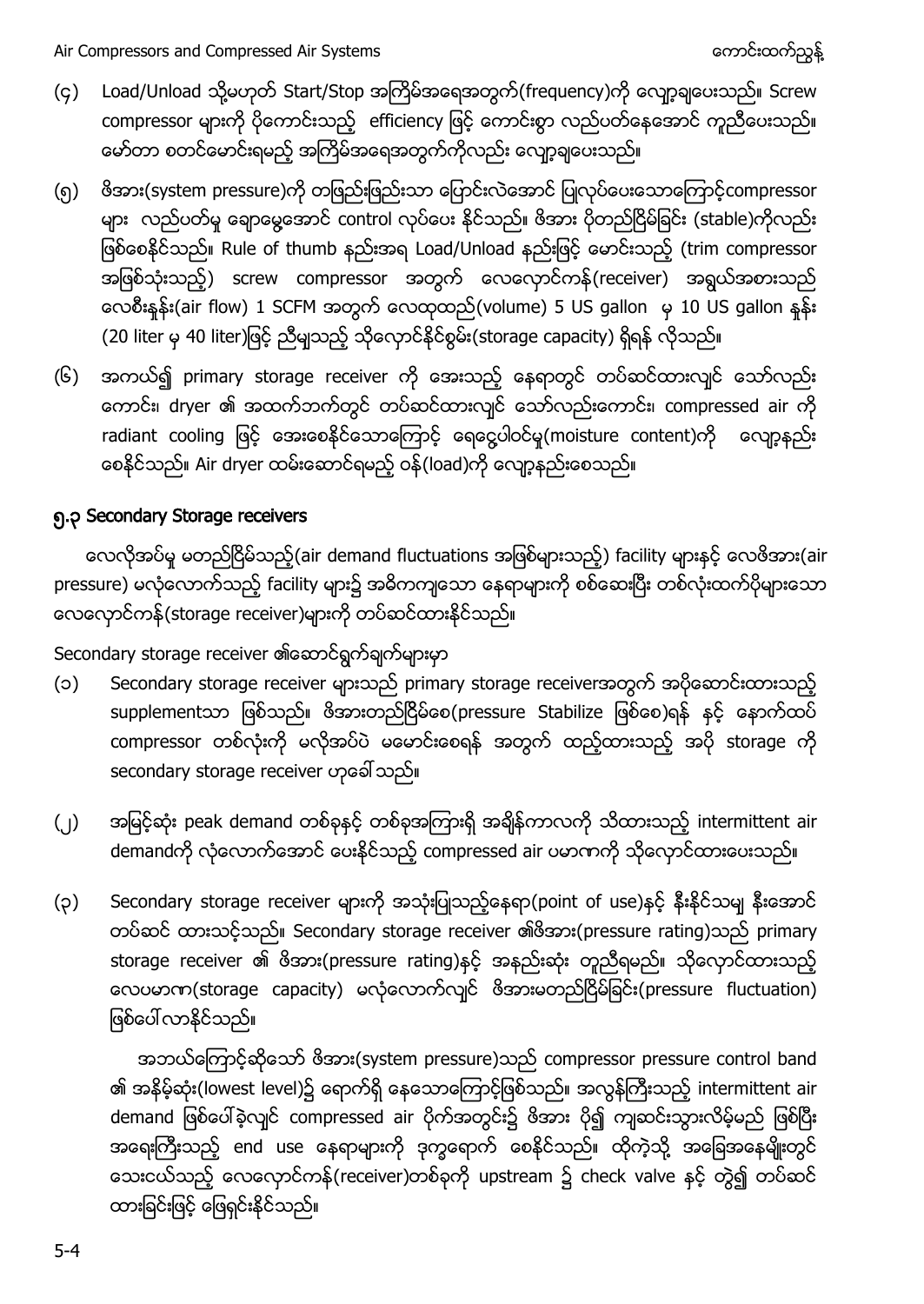Secondary receiver များကို load နှင့်နီးသည့်နေရာ သို့မဟုတ် အသုံးပြုသူ၏အနီး၌ တပ်ဆင်ထား လေ့ရှိသည်။

- (၄) အသုံးပြုသည့်(end use)နေရာမှ ထိခိုက်လွယ်သည့်(sensitive) equipment များကို ကာကွယ်ရန် အတွက် ဖြစ်သည်။ ခကမျှသာ ဖြစ်လေ့ရှိသည့် ရုတ်တရက် ဖိအားကျဆင်းမှု(pressure drop)များ လျော့နည်းစေရန် အတွက်ဖြစ်သည်။
- (၅) Compressed air သုံးသည့် စက်ရုံအလုပ်ရုံများတွင် equipment များသည် ရှည်လျားသောပိုက်များ၏ အဆုံး၌သာ တည်ရှိလေ့ရှိသည်။ တစ်ခါတစ်ရံ အချိန်အနည်းငယ်အတွင်း အလွန်များသော လေ (compressed air) ပမာဏ ရရှိရန် လိုအပ်သည်။ Compressed air system အတွင်း ထိုကဲ့သို့သော အခြေအနေမျိုး နေရာများစွာ၌ ဖြစ်ပေါ် လျင် ဆိုးကျိုးများစွာနှင့် ကြုံတွေ့နိုင်သည်။ ယင်း ပြဿနာများကို ဖြေရှင်းရန်အတွက် secondary receiver ၏ အရွယ်အစားကို မှန်ကန်စွာ ရွေးချယ်ပြီး high intermittent demand ဖြစ်ပေါ်စေသည့် အသုံးပြုသူအနီးတွင် တပ်ဆင်ထားခြင်းဖြင့် ဖြေရှင်း နိုင်သည်။ အကယ်၍ high intermittent demand ဖြစ်ပေါ်ခဲ့လျင် secondary air receiver မှ တိုက်ရိုက် လေထုတ်ပေးနိုင်သည်။ တစ်ခြားနေရာများ အားလုံး ပုံမှန် အလုပ်လုပ် နေလိမ့်မည်။ လေ လှောင်ကန်(storage receiver)မတိုင်ခင် နေရာတွင် flow restriction ကိရိယာ တပ်ဆင် ထားခြင်းဖြင့် secondary seceiver tank အတွင်းသို့ သင့်လျော်သည့် လေစီးနှုန်း(flow rate)ဖြင့် ဖြည့်ပေး နေသောကြောင့် တစ်ခြားသော ထိခိုက်လွယ်သည့်(sensitive) နေရာများအတွက် စိုးရိမ်ရန် မလိုပေ။

အရှိန် အခိုက်အတန့်သာ လေပမာကမြောက်များစွာ လိုအပ်ခြင်း(large fluctuations) နှင့် လေဖိအား မလုံလောက်ခြင်း(insufficient air pressure) ဖြစ်ပေါ် လေ့ရှိသည့် air distribution system များတွင် primary air receiver အပြင် နောက်ထပ် secondary air receiver များ (တစ်လုံး သိုမဟုတ် နစ်လုံး ထက်ပိုသည့်) တပ်ဆင်ထားရန် လိုအပ်သည်။

Secondary receiver ကို အသုံးပြုသည့်နေရာ(point of air use)နှင့် အနီးကပ်ဆုံးနေရာတွင် တပ်ဆင် ထားရန်လိုအပ်သည်။ သို့တည်းမဟုတ် လေပမာဏ မြောက်များစွာ အချိန် အနည်းငယ်ခန့်သာ အသုံးပြုသည့် equipment အနီးတွင် တပ်ဆင်ထားရန် လိုအပ်သည်။ လေပမာဏ မြောက်များစွာ အမြဲတမ်း လိုအပ်နေလျင် compressor၏ လေထွက်နှန်း(capacity)များအောင် ပြုလုပ်ပေးနိုင်ပြီး secondary receiver တပ်ဆင်ထားရန် မလိုအပ်ပါ။

# ၅.၄ Receiver များ နှင့် သိုလှောင်နိုင်သည့် လေပမာက(Air Storage Capacity)

အရိန် အခိုက်အတန့်သာ ဖြစ်ပေါ် လေ့ရှိသည့် peak demand ကို လုံလောက်အောင် ပေးနိုင်ခြင်း၊ compressor မောင်းရန် အရှိန်နည်းခြင်း၊ ဖိအားနိမ့်နိမ့်သာ လိုအပ်ခြင်း စသည့် အကျိုးများကို ရရှိရန်အတွက် သိုလှောင်နိုင်သည့် လေပမာက(air storage)ကို နည်းလမ်းကောင်းများဖြင့် စနစ်တကျ ဒီဇိုင်း လုပ်သင့်သည်။ အထူးသဖြင့် air demand pattern ကို လိုသလို ပြောင်းလဲရန် အတွက် လေလှောင်ကန်(air receiver) များကို အသုံးပြုကြခြင်း ဖြစ်သည်။ အတက်အကျများသည့် air demand pattern အတွက် လုံလောက်အောင် ကြီးမားသော air receiver ကို အသုံးပြုသင့်သည်။

သိုလှောင်နိုင်သည့်လေပမာဏ(air storage capacity) လုံလောက်အောင် ကြီးမားသောကြောင့် ရရှိနိုင်သော အကျိုး ကျေးဇူးများမှာ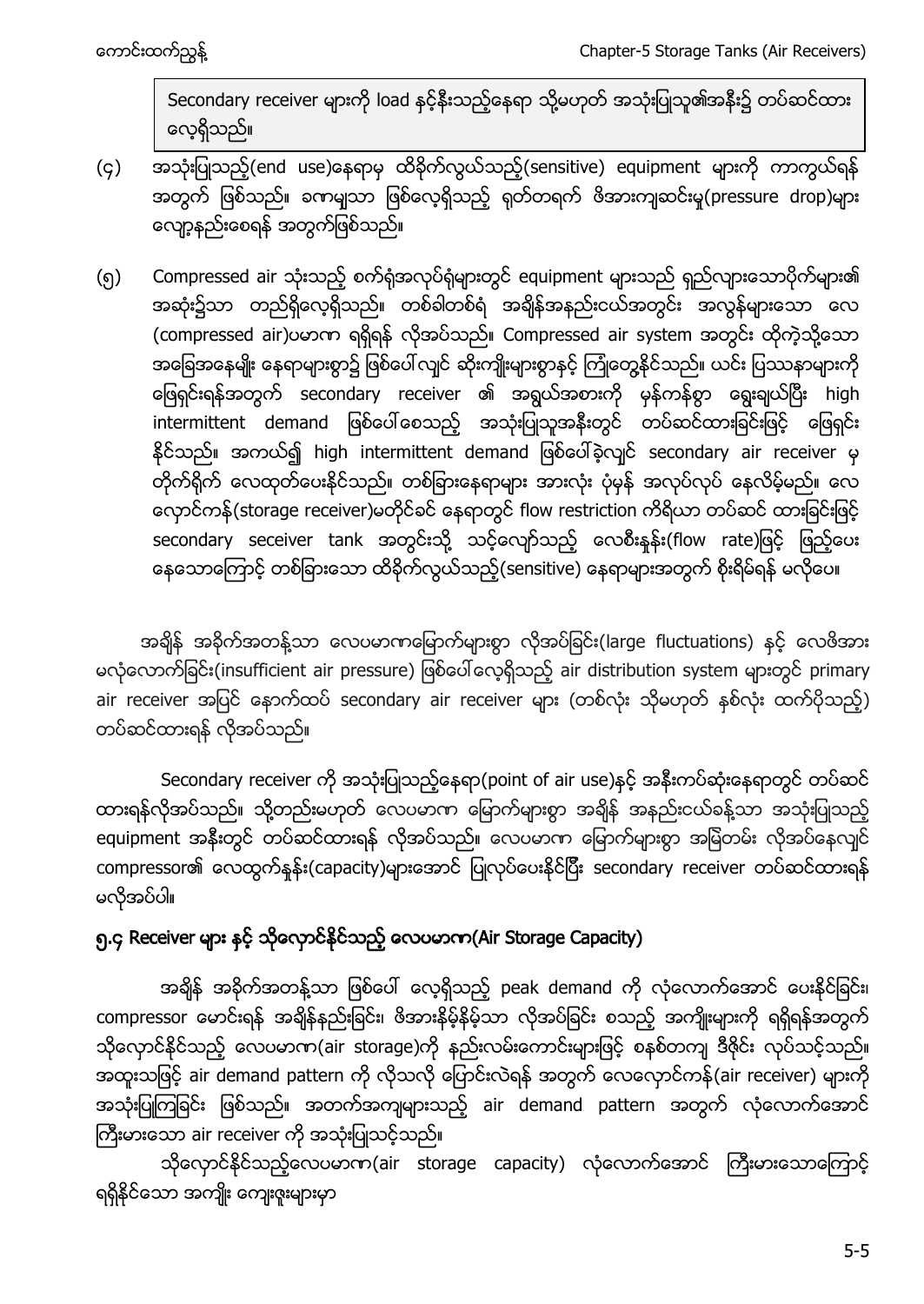- (က) လေအရည်အသွေး(air quality)ကို ကောင်းစွာထိန်းထားနိုင်ခြင်း
- (ခ) Compressed air system ၏ ဖိအား(pressure)ကို ကောင်းစွာတည်ငြိမ်အောင် ထိန်းထား နိုင်ခြင်း နင့်
- (ဂ) Compressed air system efficiency ပိုကောင်းစေနိုင်ခြင်း တို့ပင်ဖြစ်သည်။

အထူးသဖြင့် screw compressor ကို အသုံးပြုထားသည် compressed air system များအတွက် လေလှောင်ကန်(storage receiver)သည် အလွန်အရေးကြီးသည်။ အသုံးပြုသည့်(end use) နေရာတစ်ခုတည်း ကသာ လေပမာဏ အနည်းငယ်သာ လိုအပ်ပြီး ဖိအား အတိမ်းအဆောင်းမခံနိုင်သည့် နေရာမျိုး(low flow pressure sensitive)ဖြစ်လျင် စနစ်တကျ သေချာစွာ ရွေးချယ်ထားသော secondary receiver tank အရွယ် အစားနှင့် check valve ကို တပ်ဆင် အသုံးပြုနိုင်သည်။ Check valve သည် ပြောင်းပြန်စီးခြင်း မဖြစ်အောင် ကာကွယ် ပေးထားသောကြောင့် ထိုတစ်နေရာတည်း၌သာ secondary receiver မှ compressed air များကို အသုံးပြုနိုင်လိမ့်မည်။



Compressed air system တစ်ခု အတွင်း၌ အရွယ်အစားမတူညီသည့်compressor များ ပါဝင် နေပါက အကြီးဆုံး compressor ၏ လေထွက်နန်း (capacity)ကိုအခြေခံ၍ air receiver၏ အရွယ် အစားကို ရွေးချယ်သင့်သည်။ အထက်ပါ ဥပမာအရ Compressor 2 ၏ အရွယ်အစား 15m<sup>3</sup>/min အခြေခံ၍ ရွေးချယ် သင့်သည်။

ပုံ ၅-၁ အရွယ်အစားမတူညီသည့် compressor များပါဝင်သည့် compressed air system

# ၅.၅ Separators and Drains

Water separator သည် compressed air မှ ပါလာသည့် ရေများကို ဖယ်ထုတ်ပေးသည့် ကိရိယာ ဖြစ်သည်။ Aftercooler ၏ အောက်ဖက်(downsteam)တွင် တပ်ဆင်ထား လေ့ရှိသည်။ Aftercooler မှ ထွက်လာသော compressed air ၏ အပူချိန်ကျဆင်းသွားသောကြောင့် ရေငွေ့(moisture)များသည် ရေ (condensate water)အဖြစ်သို့ ပြောင်းသွားသည်။ Water separator ကို oil separator နှင့် မမှားသင့်ပေ။ Oil separator သည် lubricated rotary screw compressor အတွင်း၌ ပါရှိသည့် lubricant များကို ပြန်လည် အသုံးပြုရန် အတွက် စစ်ယူရန် ထားရှိခြင်း ဖြစ်သည်။

> Separator များ အတွင်းရှိရေများကို ဖောက်ထုတ်ပေးရန်(drain လုပ်ပေးရန်) လိုအပ် သည်။ Compressed air system၌ ပါဝင်သော filterများ၊ dryerများ နှင့် receiver များမှ ထွက် လာသော condensate ရေများကို ဖယ်ထုတ် ပေးရန်လိုအပ်သည်။ Drain များမှ တစ်ဆင့်ရေ ဖောက်ထုတ်ခြင်း မပြုလုပ်ပါက ရေငွေ့များ (moisture) downstream သို့ ရောက်ရှိသွားပြီး air dryer များကို ဒုက္ခပေးနိုင်သည်။ Overload



ပုံ ၅-၂ အသုံးပြုသည့်နေရာတွင် pressure regulator ဖြစ်စေသည်။ Equipment များကိုပျက်စီးစေသည်။ နှင့် water separator အတူ တပ်ဆင် ထားပုံ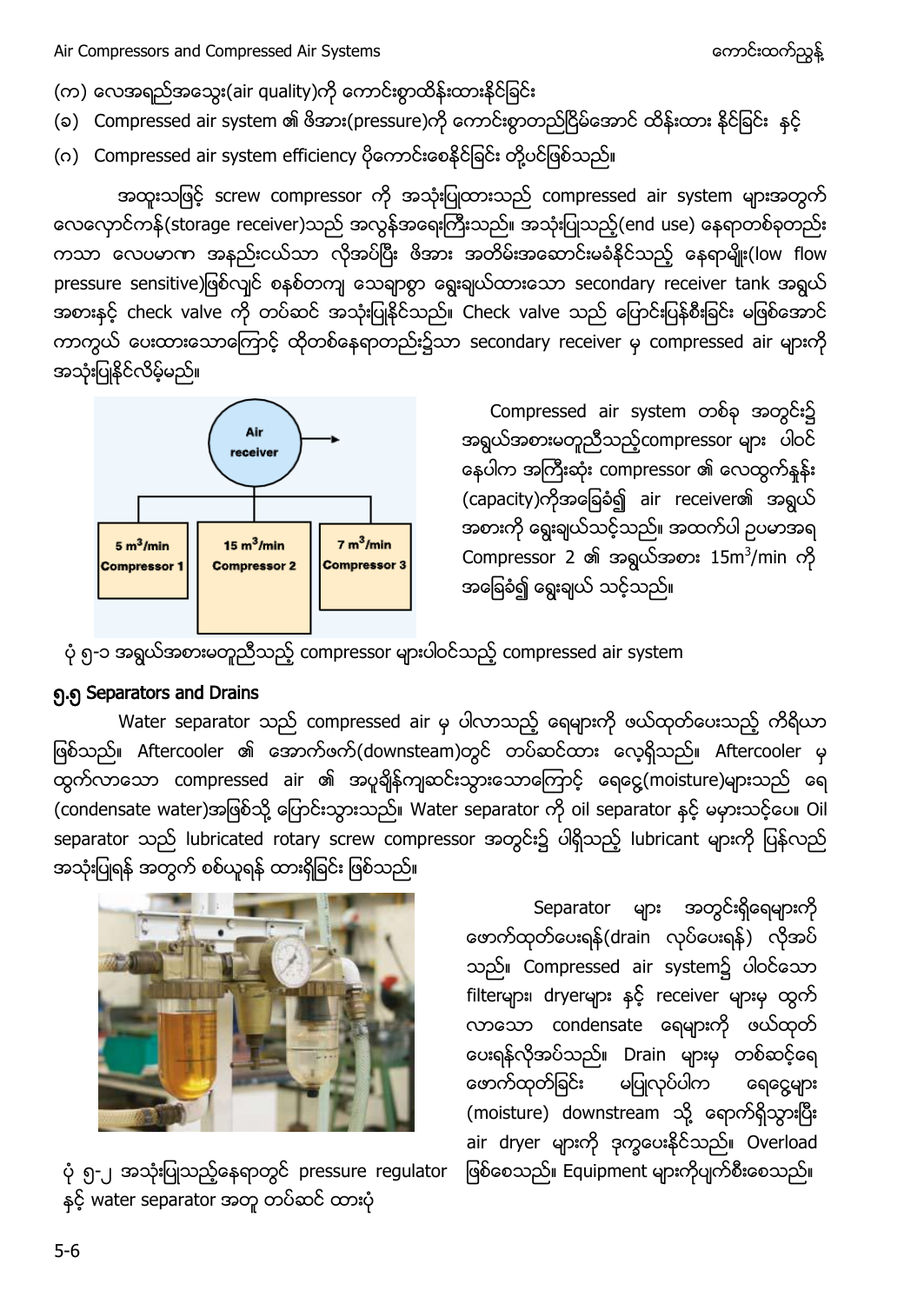ကောင်းစွာ ဒီဇိုင်း မလုပ်ထားသည့် system များနှင့် ကောင်းစွာ ပြုပြင်ထိန်းသိမ်းမှု မပြုလုပ်ထားသည့် system များ၏ drain ကြောင့် compressed air ဆုံးရုံးမှု များစွာ ဖြစ်ပေါ်နိုင်သည်။

# ညပမာ

30 kW compressor မှ 5 m<sup>3</sup>/min နှန်းဖြင့် 7 bar ဇိအားရှိသော compressed air တစ်နှစ်ကြာမောင်းလျှင် condensate ရေလီတာပေါင်း(၆၀၀၀)ခန့် အဖြစ် ထွက်လာလိမ့်မည်။ Compressed air ၏ အသုံးပြုမှုကို လိုက်၍ treatment လုပ်ရမည့် အဆင့်များ ကွာခြားသည်။

Compressed air ကိုသန့်စင်မည့် လေစစ်(filter) များသည် cyclone separator ၊ pre-filter ၊ micro filter i active carbon filter နှင့် sterile filter တို့ဖြစ်သည်။ Cyclone separator ကို compressor ၏ အထွက်ပိုက်တွင် တပ်ဆင်ထားပြီး ရေ(water) သို့မဟုတ် ရေနိုးရေငွေ့(water vapor)တို့ကို ဖယ်ထုတ်ပေးရန် အသုံးပြုသည်။

# ၅.၆ Compressed Air Storage Tank

Secondary receiver များ၏ အရွယ်အစားကို တွက်ချက်ရာတွင် air compressor အမျိုးအစား(type) ၊ capacity control အမျိုးအစား နင့် compressorကို စတင်မောင်းရန်အတွက် စောင့်ရမည့်အချိန်(delay)တို့ ပါဝင်ရမည်။

ယေဘုယျအားဖြင့် compressed air 1  $ft^3$  per psi အတွက် secondary receiver အရွယ် အစားသည် 110 US Gallon (415 L)ဖြစ်သည်။ တစ်နည်း CFM ကို 110 နင့် မြှောက်ပြီး psi ဖြင့်စားလျင် storage receiver အရွယ်အစား(ဂါလံ)ကို ရသည်။ တစ်နည်းအားဖြင့် လေလှောင်ကန် (receiver)၏ အရွယ်အစား compressed air 1 cubic foot per psi သည် ဂါလံ(၁၁၀) ထုထည် နှင့် ညီမျသည်။

# Required receiver volume  $=$   $\frac{D}{T}$

*Acceptable pressure drop (bar)* လိုအပ်သည့် လေပမာက(cubic feet)ကို ဖိအား(pressure,psi)ဖြင့် စား၍(၁၁၀)ဖြင့် မြှောက်လျင် ု<br>receiver ၏ အရွယ်အစား(size)ကို တွက်ယူနိုင်သည်။ ပိုမို နားလည်စေရန် အောက်ပါ ဥပမာကို လေ့လာနိုင် သည်။

# ညပမာ

Sand blasting လုပ်ရန်အတွက် compressed air 100 CFM ကို ဖိအား 80 psig ဖြင့် လိုအပ်သည်။ အရိန်(၁၀)မိနစ်တိုင်းတွင် sand blasting လုပ်ရိန်သည် တစ်မိနစ်ခန့် ကြာသည်။ Compressor မှ ထုတ်ပေးသည့် ဇိအား(system pressure)သည် 100 psig ဖြစ်သည်။ လိုအပ်သော transient load အတွက်  $\overline{s}$ econdary receiver ၏ အရွယ်အစား(size)ကို တွက်ချက်ပါ။

လိုအပ်သော လေကုဗပေ(Cubic feet required) = 100 CFM x 1 minute = 100 cubic feet  $\delta$ အားကွာခြားချက် Pressure(psi) range = 100 – 80 = 20 psig

Secondary receiver ၏ အရွယ်အစားကို အောက်ပါအတိုင်းတွက်ယူနိုင်သည်။

Storage receiver required = 100 cubic feet  $\times$  110/20 psig = 550 gallons(US)

Receiver ကို တစ်မိနစ်လျင် 10 CFM နန်းဖြင့် 10 minutes မောင်းသည့်အခါ 100 CFM ရရှိမည်။

လေအဝင်ပေါက်(inlet) ကို orifice သို့မဟုတ် needle valve ဖြင့် ထိန်းချုပ်ထားပြီး storage tank ကို သင့်လျော်သော အနိမ့်ဆုံး flow rate ဖြင့် ပြန်ဖြည့်နိုင်သည်။ Sand blasting လုပ်ရန်အတွက် လိုအပ်သည့် ဗိအား 80 psi ကို လျော့နည်းစေလိမ့်မည် မဟုတ်ပေ။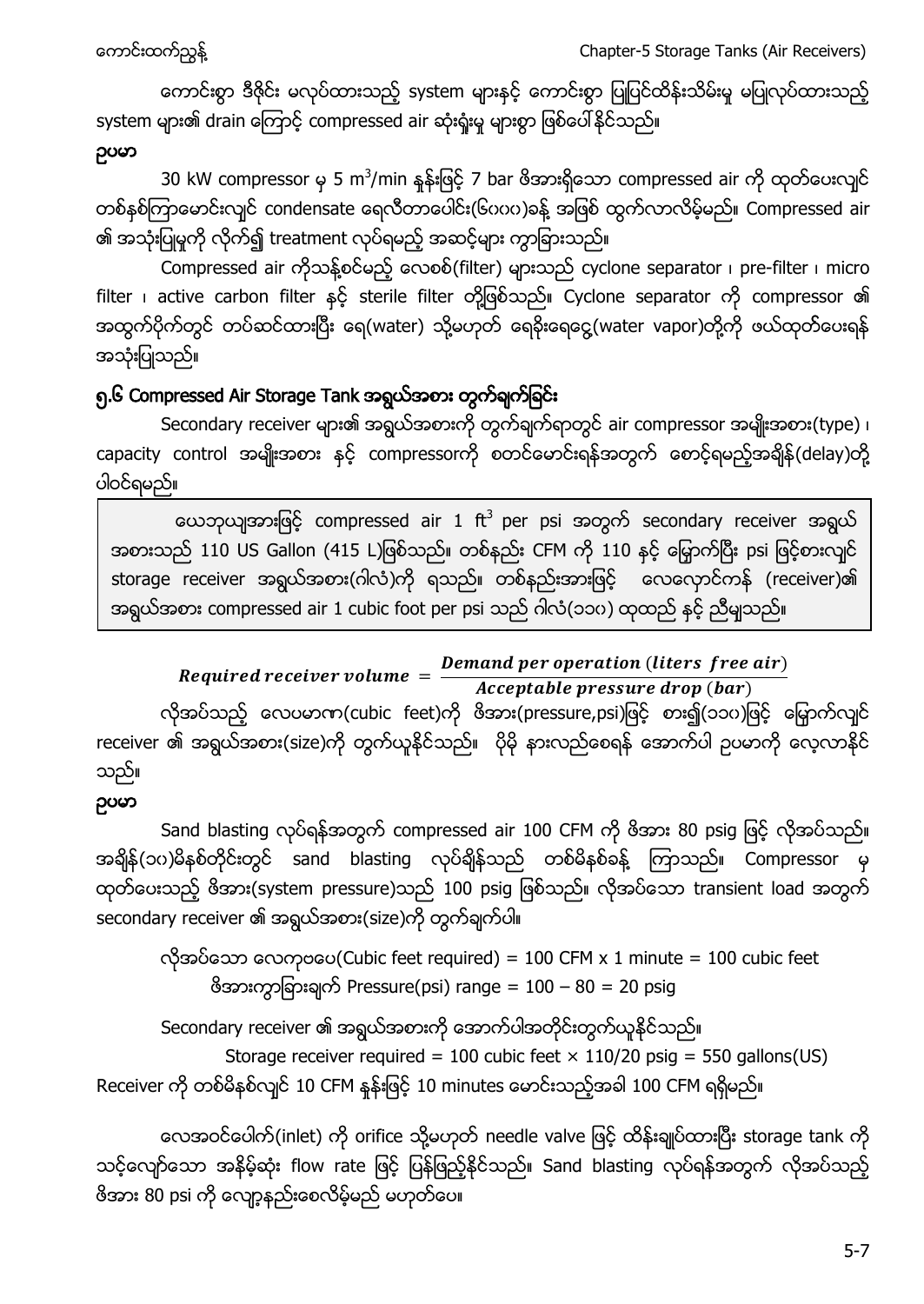Air Compressors and Compressed Air Systems ကား အောက်အား အသား အောင်းထက်ညွန့်

Primary storage သို့မဟုတ် primary receiver tank နှင့် secondary receiver tank နှစ်မျိုး စလုံးသည် လိုအပ်သည် demand နှင့် ထုတ်ပေးနိုင်သည့် supply တို့ အကိုက်ညီဆုံး ဖြစ်အောင် ဆောက်ရွက် မေးကြသည်။ ခြောက်လက်မ ထက်ကျော်သည့် air receiver များကို ASME Boiler and Pressure Vessel Code Section VIII မှ သတ်မှတ်ထားသည့် စည်းမျဉ်းစည်းကမ်းများ အတိုင်း တည်ဆောက် တပ်ဆင်ရန် လိုအပ် သည်။

ယေဘုယျအားဖြင့် primary storage tank ၏ အရွယ်အစားသည် အနည်းဆုံး compressor capacity ၏ e o အစားထက် မငယ်သင့်ပေ။

-<br>(လလှောင်ကန်(receiver သို့မဟုတ် storage tank)၏ အရွယ်အစား နှင့် သိုလှောင်နိုင်သည့် ပမာဏ (ထုထည်)ကို ဖော်ပြထားသည်။

| Air Flow Capacity (FAD) |           | <b>Recommended Receiver Volume</b> |          | Gallons |
|-------------------------|-----------|------------------------------------|----------|---------|
| (CFM)                   | $(m^3/h)$ | (m <sup>3</sup> )                  | $(ft^3)$ |         |
| 100                     | 170       | 0.30                               | 11       | 83      |
| 200                     | 340       | 0.50                               | 18       | 135     |
| 350                     | 595       | 1.00                               | 35       | 265     |
| 600                     | 1020      | 1.50                               | 53       | 400     |
| 700                     | 1190      | 2.00                               | 71       | 540     |
| 1500                    | 2550      | 3.00                               | 106      | 800     |
| 2000                    | 3400      | 4.00                               | 141      | 1060    |
| 2600                    | 4420      | 5.00                               | 177      | 1350    |
| 3000                    | 5100      | 6.00                               | 212      | 1590    |
| 4000                    | 6800      | 8.00                               | 282      | 2150    |
| 5000                    | 8500      | 10.00                              | 353      | 2650    |
| 6000                    | 10200     | 12.00                              | 424      | 3200    |
| 7000                    | 11900     | 14.00                              | 494      | 3700    |
| 8000                    | 13600     | 16.00                              | 565      | 4250    |
| 9000                    | 15300     | 18.00                              | 636      | 4775    |
| 10000                   | 17000     | 20.00                              | 706      | 5300    |

ဉပမာ မြင်းကောင်ရေ (၂၅)ကောင်အား(25-HP) air compressor တစ်လုံးအတွက် သင့်လျော်သည့် Primary compressed air storage tank

25 HP compressor x 4 CFM/HP = 100 CFM x 10/60 min = 17 ft<sup>3</sup> 17 ft<sup>3</sup>ဖြစ်သည်။ မြင်းကောင်ရေ တစ်ကောင်(HP)လျင် 4 CFM နန်းဖြင့် အခြေခံ၍တွက်ချက်သည်။

|                                 | Q x Pa<br>Volume = $\frac{1}{P1+Pa}$ |  |                |
|---------------------------------|--------------------------------------|--|----------------|
|                                 |                                      |  |                |
| $V =$ capacity of receiver      |                                      |  | • $Q = 5000$   |
| $Q =$ compressor output $I/min$ |                                      |  | • $P1 = 9$ bar |
| $Pa =$ atmospheric pressure     |                                      |  | • Pa = 1.013   |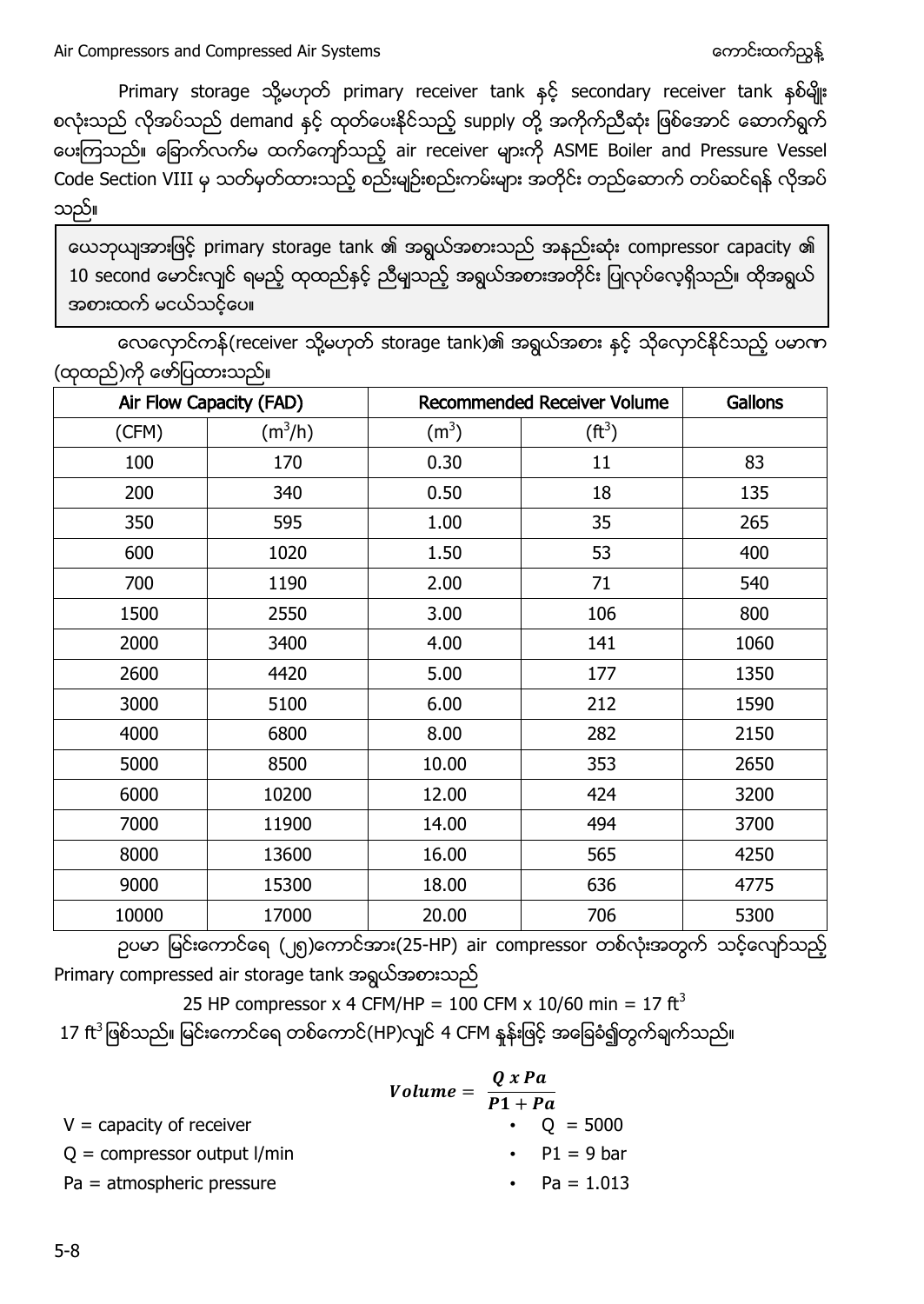႔ Chapter-5 Storage Tanks (Air Receivers)

P1 = compressor output pressure

$$
V = \frac{5000 \times 1.013}{9 + 1.013}
$$
  
V = 505.84 liters

Air receiver ကို secondary storage အဖြစ်သုံးသည့်အခါ အသုံးပြုသူ(end user) နှင့် အနီးဆုံးနေရာတွင် ထားရှိရမည်။ ယေဘုယျအားဖြင့်(rule of thumb နည်းအရ) *"size your primary air* receiver tank at about one gallon capacity for every CFM of air compressor output". Primary receiver tank အရွယ်အစားကို လေထွက်နန်း 1 CFM လျင် one gallon နန်းထားရှိရမည်။



# ပုံ ၅-၃ Receiver tank ပါဝင်သည့် compressed air system

Compressor ၏ free air output(litres/sec)၏ အနည်းဆုံး (၆)ဆ မှ (၁၀)ဆအတွင်း သိုလှောင် နိုင်သည့်ပမာက(litres) ရှိသည့် လေလှောင်ကန်(air receiver)များကို တပ်ဆင် ထားရမည်။

# ၅.၇ Air Receiver တပ်ဆင်သည့်နေရာ $(Location)$

Air receiver ၏ စွမ်းဆောင်ရည်(performance)သည် တပ်ဆင်သည့် နေရာကို လိုက်၍ ကွဲပြားကြ သည်။ Primary storage tank ကို dryer မတိုင်ခင်(before) နှင့် dryer ၏ နောက် (after) နစ်နေရာလုံးတွင် တပ်ဆင်နိုင်သည်။ Air treatment equipment အပေါ်ဘက်(upstream)တွင် တပ်ဆင်ခြင်းနှင့် အောက်ဘက် (downstream)တွင် တပ်ဆင်ခြင်းတို့ကို ပုံနှင့်တကွ ဖော်ပြထားသည်။

# ၅.၇.၁ Air Treatment Equipment များ၏ အောက်ဘက်(Downstream)တွင် တပ်ဆင်ခြင်း

Primary receiver တည်ရှိရာနေရာသည် air dryer အပေါ်များစွာ အကျိုးသက်ရောက်မှုရှိသည်။ လေလှောင်ကန်(receiver)သည် air dryer ၏ အောက်ဘက်(downstream)တွင် တည်ရှိလျင် ခြောက်သွေ့ သည့် လေများ(dry air)ကိုသာ သိုလှောင်ထားသည်။ Compressor ၏ လေထွက်နန်း(capacity) ထက်ပိုများ သည့် လေပမာကကို ချက်ချင်း လိုအပ်ပါက ဖိအား(system pressure)မကျစေပဲ လေလှောင်ကန် (receiver) အတွင်းမှ သိုလှောင်ထားသည့်လေများကို ချက်ချင်း ထုတ်ယူနိုင်သည်။

အကယ်၍ primary receiver သည် dryer ၏ အပေါ်ဘက်(upstream side)တွင် တည်ရှိလျင် compressor မှ လေများ receiver အတွင်းသို့ တိုက်ရိုက် ရောက်ရှိသည်။ ထိုနောက် receiver အတွင်းမှ သိုလှောင်ထားသည့် လေများ dryer အတွင်းသို့ ဝင်ရောက်နိုင်သည်။ ထို့ကြောင့် ထိုနှစ်ခုပေါင်း flow သည် dryer capacity ထက် ပိုများနိုင်သည်။ ထို့ကြောင့် primary receiver ကို dryer နှင့် filter တို့၏ အောက်ဘက် တွင်(downstream) ထားရခြင်းဖြစ်သည်။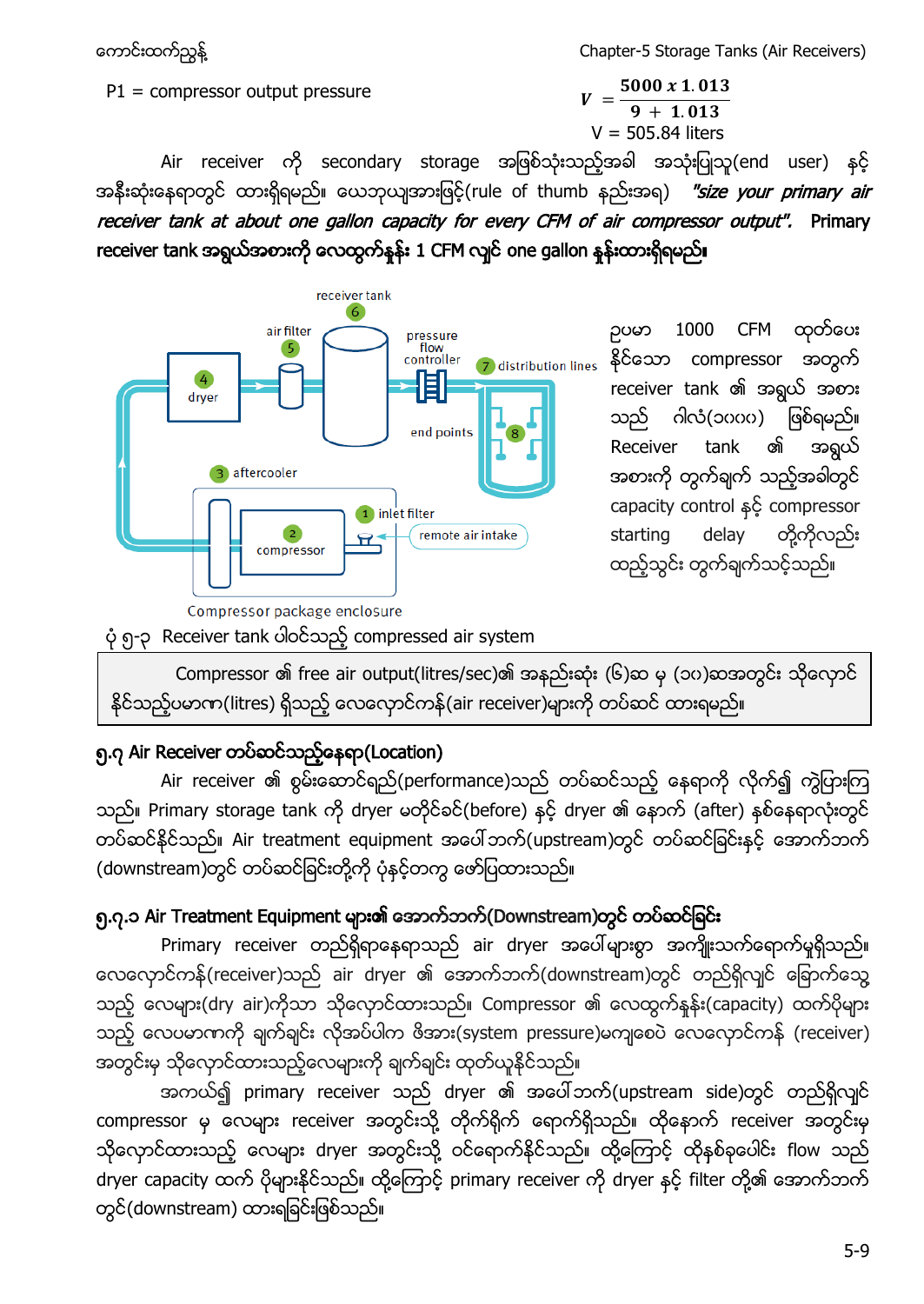Primary receiver တပ်ဆင်ထားသည့် နေရာသည် air dryer အပေါ်တွင် အကျိုး သက်ရောက်မှု ရှိသည်။ Primary receiver သည် dryer ၏ အောက်ဖက်(downsteam)တွင် တည်ရှိလျင် primary receiver ထဲတွင် dry air များကို သိမ်းဆည်း ထားလိမ့်မည်။

လိုအပ်သည့်အခါတွင် Primary receiver ထဲမှ ခြောက်သွေ့သည့်လေများ(dry air)များကို အလွယ် တကူ ရနိုင်သည်။ Compressed air များကို dry လုပ်ရန်အတွက် ကြာချိန်ကို စောင့်နေရန် မလိုပေ။ အကယ်၍ primary receiver ကို dryer ၏ အထက်ဘက်(up steam)တွင် တပ်ဆင်ထားလျင် demand ဘက်မှ compressed air လိုအပ်လျင် dryer သည် compressor မှ လေများနှင့် primary receiver မှ လေများကို တစ်ပြိုင်နက် ခြောက်သွေ့အောင်(dry) လုပ်ပေးရသည့်အတွက် dryer သည် မနိုင်ဝန် ထမ်းရသကဲ့သို့ ဖြစ်လိမ့် မည်။ ထိုအချက်ကြောင့် primary receiver များ အလွန်ကြီးမားလျင် dryer နှင့် filter များ၏ အောက်ဖက် (downstream) တွင် တပ်ဆင်ထားသင့်သည်။



ပုံ ၅-၄ Air receiver ကို compressed air treatment ကိရိယာများ၏ အောက်ဖက်ဘက် (downstream) တွင် တပ်ဆင်ထားပုံ

၅.၇.၂ Air Treatment Equipment များ ၏ အပေါ် ဘက်(Upstream)တွင် တပ်ဆင်ခြင်း



ပုံ ၅-၅ Air receiver ကို compressed air treatment(မတိုင်ခင်) ကိရိယာများ၏ အပေါ် ဘက် (upstream) တွင် တပ်ဆင်ထားပုံ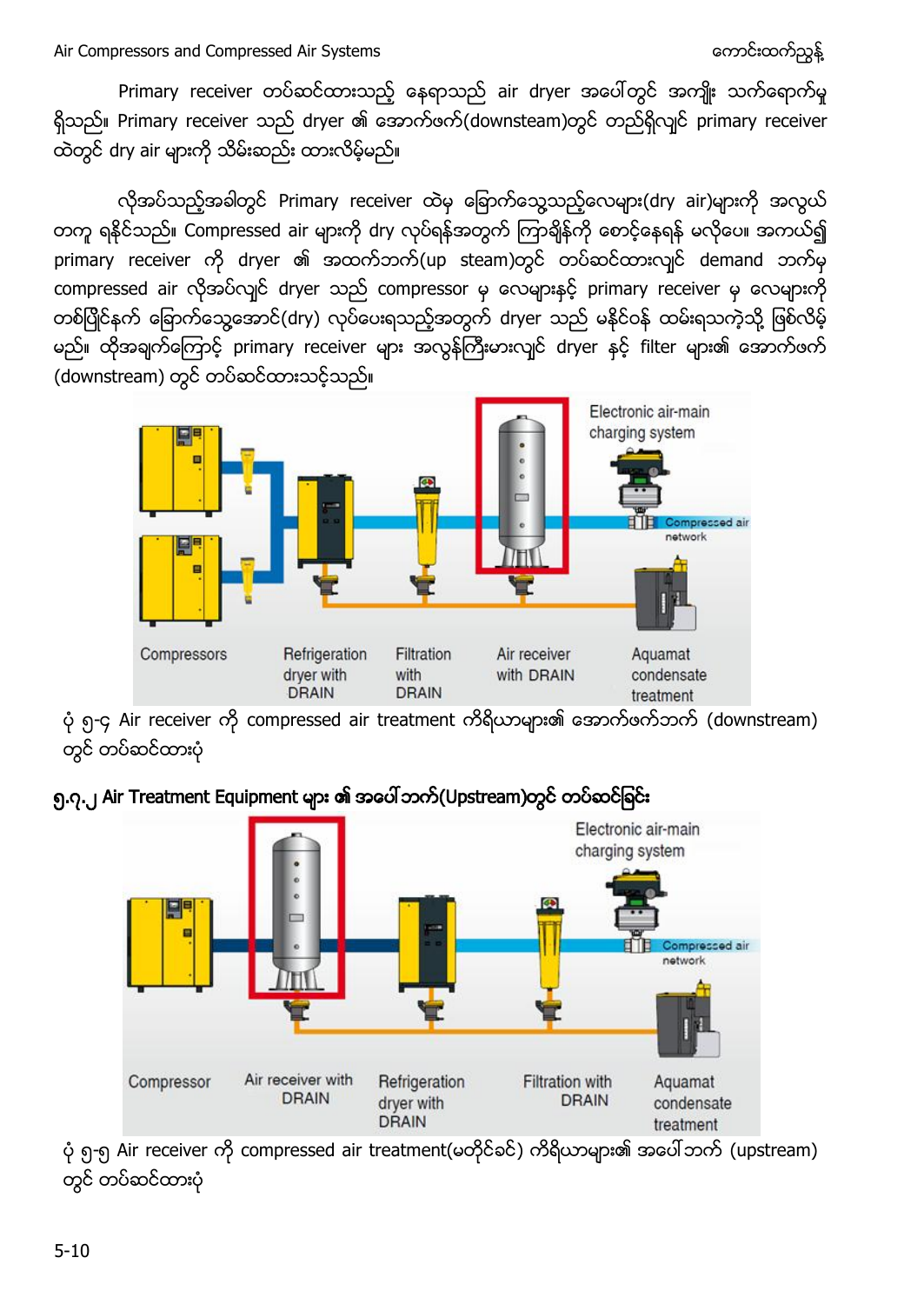# ၅.၈ Internal Air Receivers and External Air Receivers







ပုံ ၅-၇ compressor ၏ အပြင်ဘက်ရှိ external air receiver

# ၅.၉ Compressed Air Receiver နှင့်အတူ တပ်ဆင်သင့်သည့် ကိရိယာများ



Compressed air receiver သည် သံဖြင့် ပြုလုပ် ထားသည့် လေသိုလှောင်ရန်နေရာ(container)တစ်ခု သက် သက် မဟုတ်ပါ။ ဘေးအန္တရာယ်ကင်းဝေး(safety) စေရန် နှင့် ပုံမှန် အလုပ်လုပ်နေရန်အတွက် ဘား ၊ fitting ၊ gauge စသည့် ကိရိယာများ တပ်ဆင် ထားရန် လိုအပ်သည်။

ပုံ(၅-၈)တွင် compressed air receiver နှင့် အတူ တပ်ဆင် သင့်သည့် ကိရိယာများကို ဖော်ပြ ထားသည်။

- $1 =$  Pressure switch
- 2 = Non-return valve or ball shut-off valve
- $3 =$  Safety valve
- 4 = Control flange
- 5 = Pressure gauge
- $6 =$  Ball shut-off valve
- 7 = Condensate drain
- $8$  = Mounting for fittings
- 9 = Inspection aperture
- $10 =$  High pressure hose

၅-၈ Air Receiver

# (1) Pressure switch

Compressorမှ ထွက်လာသည့် compressed air ၏ အထွက်ဖိအား(Discharge pressure)ဖြင့် compressor capacity ကို control လုပ်ရန်အတွက် pressure switch တပ်ဆင်ထားရန် လိုသည်။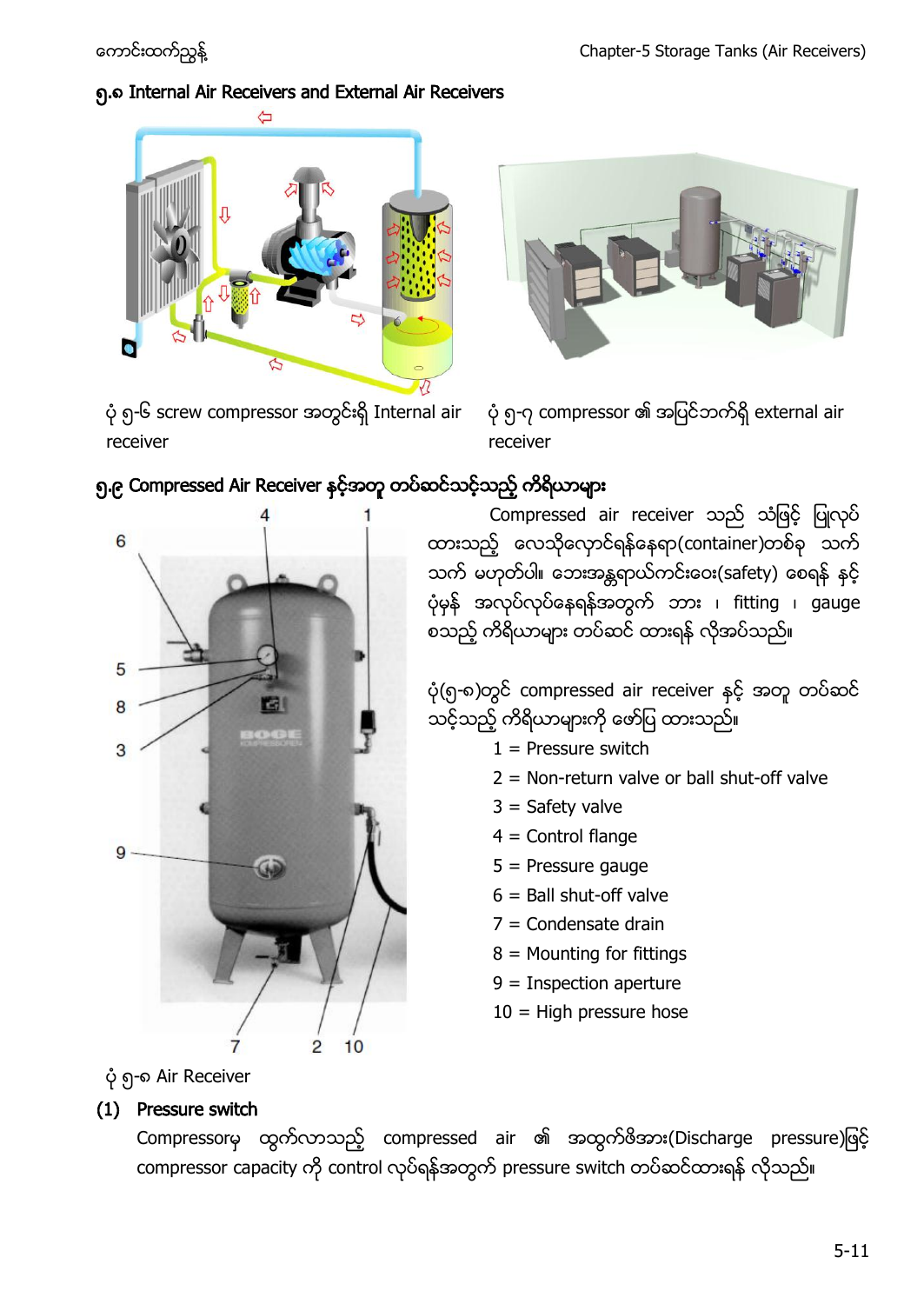# (2) Non-return valve

Compressor နှင့် receiver ကြားရှိ ပိုက်တစ်နေရာရာ၌ non return valve ကို မဖြစ်မနေ တပ်ဆင်ထားရန် လိုအပ်သည်။ Reciprocating compressor များတွင် receiver tank မှ compressed air များ compressor ဆီသို့ ပြန်ရောက် မသွားအောင်(back flow မဖြစ်စေရန်) non-return valve က တားဆီး ပေးထားသည်။

# (3) Safety valve

ဉပဒေအရ compressed air receiver များတွင် safety valve တပ်ဆင်ထားရန် လိုအပ်သည်။ Receiver အတွင်းရှိ ဖိအား(pressure)သည် system ၏ nominal pressure ထက် ၁၀% ပိုများလာပါက safety valve ဖွင့်ပြီး ပိုနေသည့် ဖိအားများကို ဖောက်ထုတ်ပေးရန် လိုသည်။ Safety valve အလုပ် မလုပ်ပါက ဗိအား များသထက် များလာပြီး လေလှောင်ကန်(receiver) ပေါက်ကွဲခြင်း ဖြစ်နိုင်သည်။

# (4) Control flange

Receiverကို သက်ဆိုင်ရာမှ လာရောက် စစ်ဆေးသည့်အခါတွင် အသုံးပြုရန်အတွက် အပေါက်(aperture) ပါသည့် control flange ကိုတပ်ဆင်ထားရန် လိုအပ်သည်။ ထို flange မှတစ်ဆင့် manometer ဖြင့် tank(receiver)၏ ဖိအား(pressure)ကို တိုင်းယူနိုင်သည်။

# (5) Pressure gauge

Receiver အတွင်းရှိ ဖိအား(pressure)ကို ဖော်ပြရန်အတွက် manometer သို့မဟုတ် pressure gauge တစ်ခုကို တပ်ဆင်ထားရမည်။

# (6) Ball shut-off valve

Isolation လုပ်ရန်အတွက် receiver အဝင်ပိုက် နင့် receiver အထွက်ပိုက်များတွင် ball valve တပ်ဆင်ထားရန် လိုသည်။ ထို valve ကို "Ball Shut Off Valve" ဟု ခေါ်လေ့ ရှိသည်။

# (7) Condensate drain

Receiver အတွင်းရှိ condensate ရေများမှ အနယ်ကျနေသည့် အညစ်အကြေး(precipitate)များကို ဖောက်ထုတ်ရန်အတွက် condensate drainထားရှိရန် လိုသည်။ တစ်ခါတရံ ထို drain သည် condensate collector နှင့် ဆက်ထားလေ့ရှိသည်။

# (8) Mounting for fittings

Pressure gauge တပ်ဆင်ရန်အတွက် အထိုင်နေရာ ဖြစ်သည်။

# (9) Inspection aperture

Receiver ၏အတွင်းနံရံများကို စစ်ဆေးရန် နှင့် သန့်ရှင်းရေးပြုလုပ်ရန်အတွက် inspection aperture တပ်ဆင်ထားရန် လိုသည်။ Inspection aperture ၏ အရွယ်အစားသည် receiver ၏ အရွယ်အစား ပေါ်တွင် မူတည်သည်။ Compressed air receiver တည်ဆောက်ရာတွင် လိုက်နာရမည့် ဥပဒေ၊ စည်းမျဉ်း စည်းကမ်းများတွင် ထားရှိရမည့် inspection aperture အရွယ်အစားကို ဖော်ပြထားသည်။

# (10) High pressure hose

Compressor မှ ဖြစ်ပေါ်လာသည့် တုန်ခါမှုများ(vibration) လေလှောင်ကန်(compressed air receiver) ဆီသို့ရောက် မသွားစေရန် high pressure hose ကို အသုံးပြုနိုင်သည်။ High pressure hose သည် compressor နှင့် air receiver အကြားတွင် ဆက်သွယ်ထားသည့် ပိုက်ဖြစ်သည်။ High pressure hose အစား vibration absorber ဖြစ်သည့် flexible connector ကိုလည်း အသုံးပြု နိုင်သည်။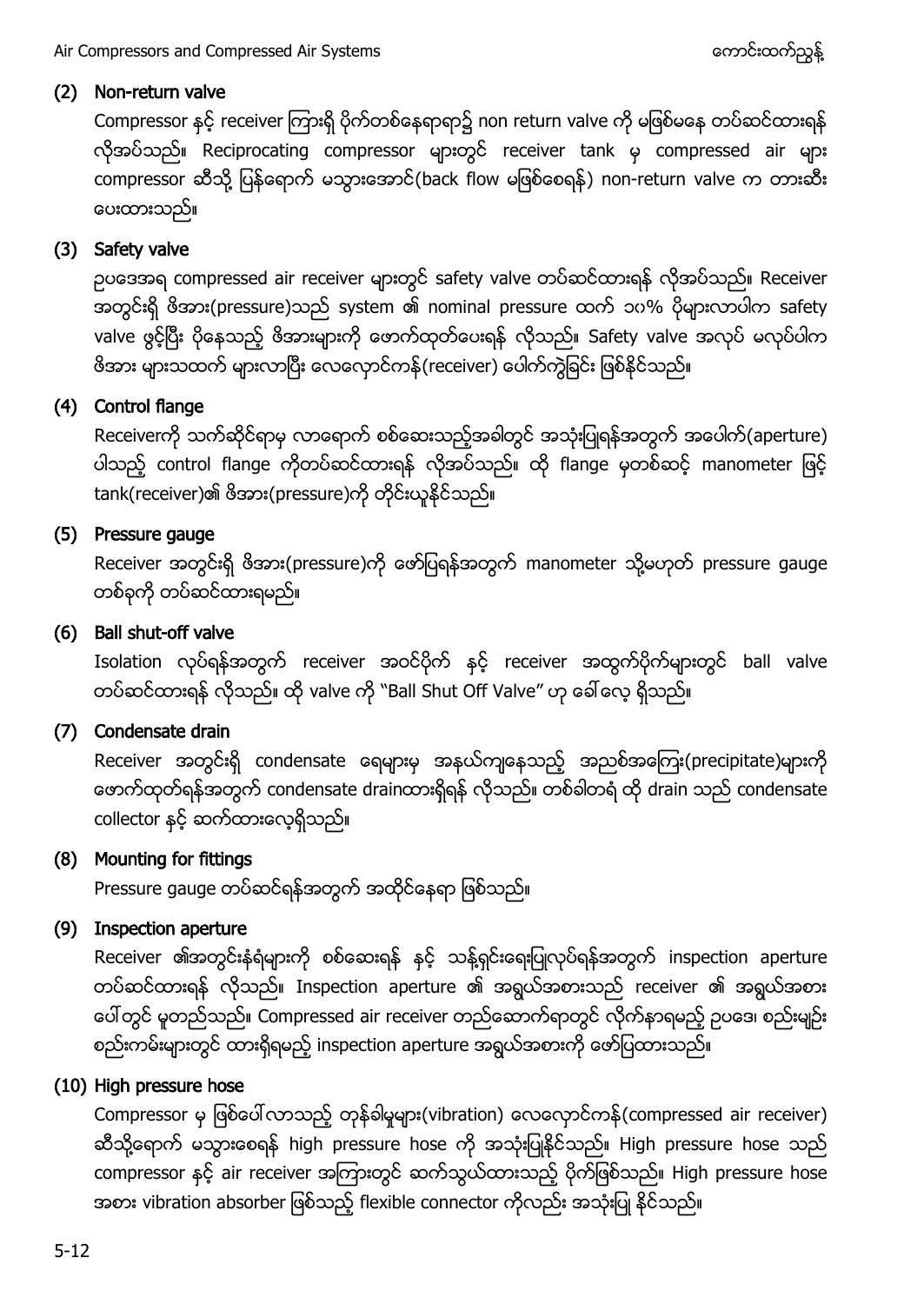



ပုံ ၅-၉ Shut-off valve ကားပြီး ၅-၁၀ Test flange ကို ၅-၁၁ Pressure relief valve

# ၅.၁၀ Air Receiver Inspection

Air receiver များသည် ရေနိးရေငွေ့(moisture)ပါဝင်မှုများသည့် compressed air ကိုသိုလှောင်ထားရ သောကြောင့် အတွင်းပိုင်း၌ သံချေးတက်ခြင်း ဖြစ်ပေါ်နိုင်သည်။ အလွန်မြင့်သည့် ဇိအား(high air pressure)နှင့် သံချေးတက်ခြင်းကြောင့် လှောင်ကန် နံရံပါးသွားပါက ပေါက်ကွဲခြင်း ဖြစ်နိုင်သည်။ အလွန် အန္တရာယ်များ သောကြောင့် အချိန်မှန် စစ်ဆေးမှုများ ပြုလုပ်ရန် လိုအပ်သည်။ ဘေးအန္တရာယ် ကင်းဝေးစေရန်၊ သက်တမ်း<br>ကြာရှည်စွာ အသုံးပြုနိုင်ရန်နှင့် စီးပွားရေအရ တွက်ချေကိုက်ရန်အတွက် သင့်လျော်သည့် ထိန်းသိမ်းမှုများ ပြုလုပ် ရန် လိုအပ်သည်။





ပုံ ၅-၁၂ Inspection aperture - receiver များကို သန့်ရှင်းရေးလုပ်ရန် (cleaning)၊ ပြုပြင် ထိန်းသိမ်းရန် (maintenance) နှင့် စစ်ဆေးရန် (inspection)အတွက် လွယ်ကူအောင် ပြုလုပ်ထား သင့်သည်။



ပုံ ၅-၁၃ air receiver များ၏ အတွင်း နှင့် အပြင်ဘက်ကို DIN EN ISO 1461 စံချိန် စံညွှန်းအရ hot-dip galvanized ပြုလုပ်ထား သင့်သည်။

# ၅.၁၁ Pressure/Flow Controller Device

Pressure/Flow Controller device သည် compressed air system ၏ supply side နှင့် demand ကို ခွဲခြားပေးသည့် ကိရိယာ တစ်ခုဖြစ်သည်။ တစ်နည်းအားဖြင့် supply side နှင့် demand အကြား အဆင်ပြေ အောင် ဆောင်ရွက်ပေးသည့် ကိရိယာတစ်ခု ဖြစ်သည်။ Pressure/Flow controller ကို အသုံးပြုထားသည့် system များတွင် compressor များသည် ဒီဇိုင်း အထွက်ဖိအား(discharge pressure)သို့ ရောက်အောင် မောင်းပေးရသည်။ သို့မှသာ Pressure/Flow Controller သည် system pressure ထက်ပိုများသည့် pressure ကို ရရှိနိုင်လိမ့်မည်။

Supply side က ဗိအား(pressure)သည် demand side pressure ထက် အနည်းငယ် ပိုများ နေမှသာ ပိုတည်ငြိမ်(stable)သည့် demand side pressure ကို Pressure/Flow controller က ထုတ်ပေးနိုင် လိမ့်မည်။

Pressure/Flow Controller ကို primary receiver နောက်တွင် တပ်ဆင်ထားခြင်းဖြင့် အသုံးပြုသည့် နေရာ(Point of use)တွင် ဖိအား(pressure)ကို တည်ငြိမ်အောင် ထိန်းထားပေးနိုင်သည်။ Compressor